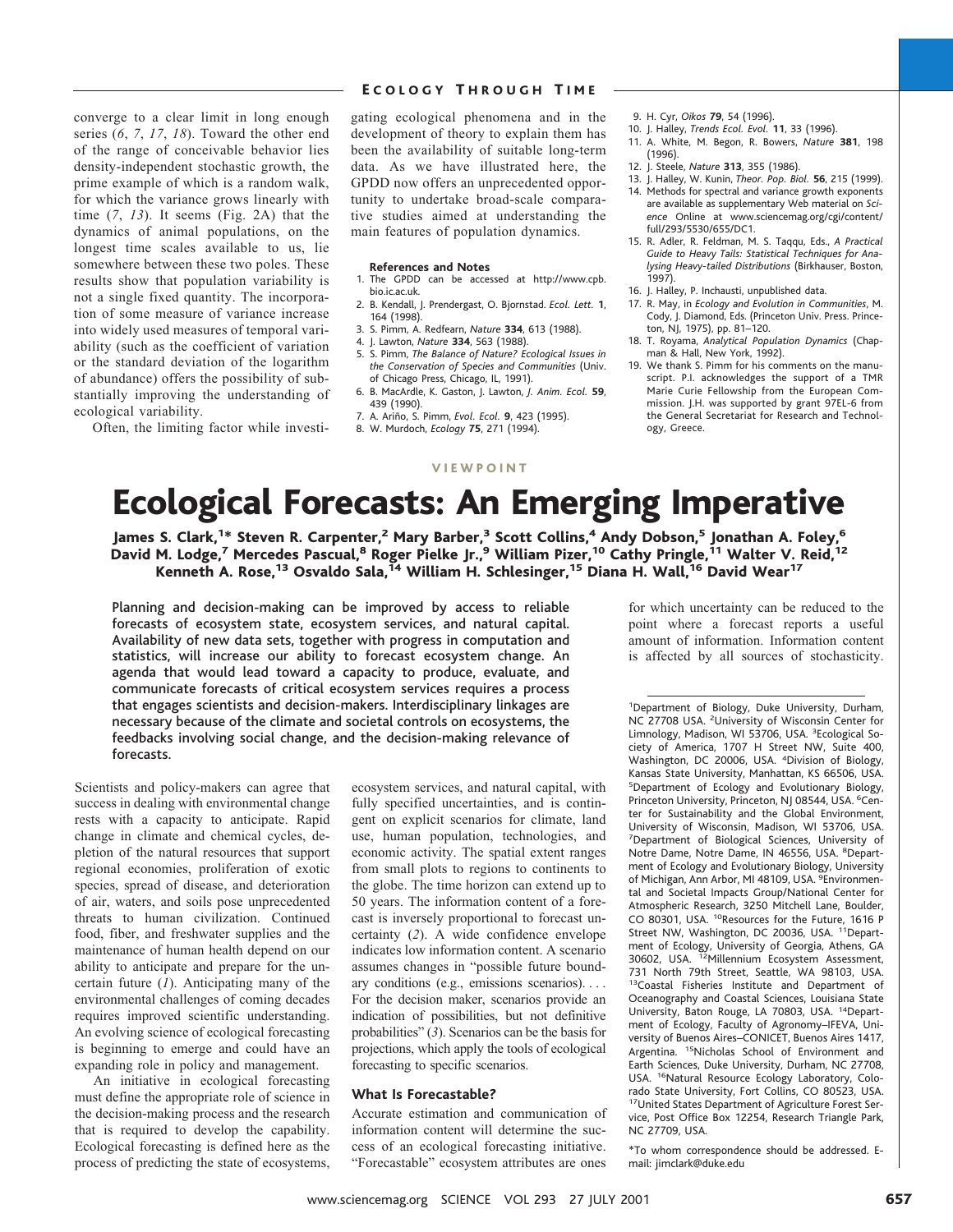#### ECOLOGY THROUGH TIME

Low information content can result because drivers (and, thus, model structures) are uncertain, parameters are uncertain, and unknown human responses to ecosystem change (or to forecasts of ecosystem change) affect outcomes. Many sources of stochasticity are typically ignored in ecological models. When reported at all, prediction uncertainties are typically confined to estimation error (*4*, *5*), which is reduced by sampling and is often overwhelmed by other sources of uncertainty.

Most daunting is the "inherent" uncertainty that results from strong nonlinearities and stochasticity. For example, the inherent uncertainty involved in extinction risks leads ecologists to disagree on the value of predictions from population viability models (*6*). Extinction forecasts are highly sensitive to poorly constrained assumptions (*7*). Inherent uncertainty will always limit informative forecasts of spread velocity for invasive plants with high reproductive rates. Even precise knowledge of parameters that might be estimated, for example, through detailed study of long-distance dispersal, would do little to increase forecast information (*8*).

Large inherent uncertainty does not necessarily neutralize efforts to anticipate change. Forecasting will improve as ecologists identify the "slow" variables that forewarn of consequences years in advance. Whereas deterministic weather forecasts confront an approximate 2-week limit, probabilistic climate prediction makes use of the system memory represented by sea-surface temperatures. The limitations imposed on a deterministic weather forecast by nonlinearities may not defeat efforts to provide informative climate forecasts (*9*). There are many "slow variables" that constrain ecological processes (*10*). For example, successional change in forests is constrained by climate and soils. If these change slowly relative to tree life-spans, succession is predictable using physiology and competitive interactions among trees (*5*, *11*). Land-use change is determined by individual decisions that are influenced by a variety of uncertain needs and goals. Yet decade-scale land-cover change can be predictable based on overriding controls imposed by topography and distance to market centers (*12*).

Agricultural practices result from complex decisions, but slow variables can be the basis for useful projections. Projections of subsidies to global food production (irrigation, fertilizers, and transport and storage of crops) (*13*) can inform forecasts of downstream eutrophication in coastal fisheries and increases in atmospheric greenhouse gases (CH<sub>4</sub>, CO<sub>2</sub>, and N<sub>2</sub>O) ( $14$ ). Ecologists can forecast how environmental change affects carbon storage in agriculture, by production forestry, and in natural ecosystems. Nitrogen deposition leads to predictable changes in

plant composition and reduced carbon storage potential in tallgrass prairie soils (*15*). Knowledge of fertilizer and irrigation effects on carbon storage in agroecosystems can be used to forecast how managed ecosystems will contribute to or stem the future rise of CO<sub>2</sub> in Earth's atmosphere (16).

Analysis of projections can help anticipate change, even where forecasts are uninformative. Although forecasts of population migration rates will typically have low information content, analysis shows that productive research will focus on factors affecting invasion potential, such as the mechanisms of long-distance dispersal and propagule production, as opposed to precise estimation of long-distance dispersal (*8*). Rates will remain uncertain, but we may improve our ability to predict introduced species that can successfully invade (*17*).

The developing capacity for prediction requires careful model evaluation, which can involve model selection, model averaging, or both. Model selection methods are routinely used in ecological applications. Because the models themselves are often uncertain, ecological forecasting may eventually rely more heavily on model averaging. Techniques for model evaluation developed in econometrics, finance, and meteorology make use of hind casting (*18*), including the ability to identify turning points and events (*12*).

Failing to accommodate the important sources of stochasticity makes for a forecast that contains less information than it purports (confidence intervals are misleadingly narrow). In the case of western North America's Northern Spotted Owl (*Strix occidentalis*), confidence intervals on population growth rates became basis for policy (*19*). Ecological models typically ignore variability among individuals, which is large and has impact on population growth and decline. New computational approaches represented by hierarchical models accommodate multiple stochastic elements (*20*) and can be used to estimate the uncertainty in growth of populations having variability among individuals (*21*). New applications of these recent techniques are used in weather and climate models (*22*), but they are not exploited by ecologists. Inevitable failures that result from forecast uncertainties that are unrealistic would eventually erode confidence (*9*).

#### **Data from Experiments and Monitoring**

Technical construction of forecasts requires initiatives to develop new or augment existing data networks and to support experimental research. Experimental and observational data that extend to landscapes or regions are a foundation for forecasting capability. Large experiments are critical, because landscape processes are often un-

predictable from fine-grained studies (*23*, *24*). The feedbacks from vegetation to climate become important only when the spatial extent of a study exceeds a critical threshold. Factorial, whole-ecosystem experiments with  $CO<sub>2</sub>$ , temperature, moisture, and nutrients may be the only way to determine forest responses to global change  $(25)$ . For example, free-air  $CO<sub>2</sub>$  enrichment (FACE) studies show that the water stress expected from studies of individual plants may not be realized in an intact stand (*26*).

Data networks can provide a baseline for forecasting. Missing variables, low resolution, inadequate duration, temporal and spatial gaps, and declining coverage are pervasive limitations. Due to abandonment of precipitation, stream-height, and discharge gauges, the capacity to forecast droughts and floods was greater 30 years ago than it is today. Countries with the poorest hydrological networks (e.g., sub-Saharan Africa, arid regions of the former Soviet Union) have the most pressing water needs (*27*). The problem is not restricted to developing and transitional economies. There is an average density of one stream gauge per 1024 km2 in the lower 48 states of the United States (*28*). Since 1971 there has been a 22% decline in gauging stations that record flow on small U.S. rivers. Sustained monitoring is needed that can dovetail with forecasts in an adaptive feedback design.

The ability to anticipate exotic invasions would benefit from historic records of species introductions and their vectors (e.g., ship traffic). Where eventual colonization seems inevitable, forecasts may guide mitigative actions. Disease forecasting can also require extensive spatial and temporal data, such as those used to inform intervention for footand-mouth disease (*29*). Prediction of childhood epidemics depends on long records of births and vaccinations (*30*). Cholera and malaria predictions require climate data, which determine growth and/or spread of pathogens and vectors (*31*).

Developing technologies do not fully compensate for sparse data, but they promise to facilitate forecasting. Hydrologic forecasting and remote sensing, together with geophysical tomography, can provide high-resolution coverage of precipitation and the effects of dams and irrigation (*32*). Biogeochemical cycles, hydrology, and biodiversity forecasts require land inventory and census data (*33*) in combination with satellite-based data (*34*). Satellites could be used to monitor habitat loss, a predictor of extinction risk.

Satellite data could be used to develop global scenarios for disease spread in response to environmental degradation and climate change (*35*). Prevalence of hantavirus pulmonary syndrome (HPS), a viral disease characterized by acute respiratory distress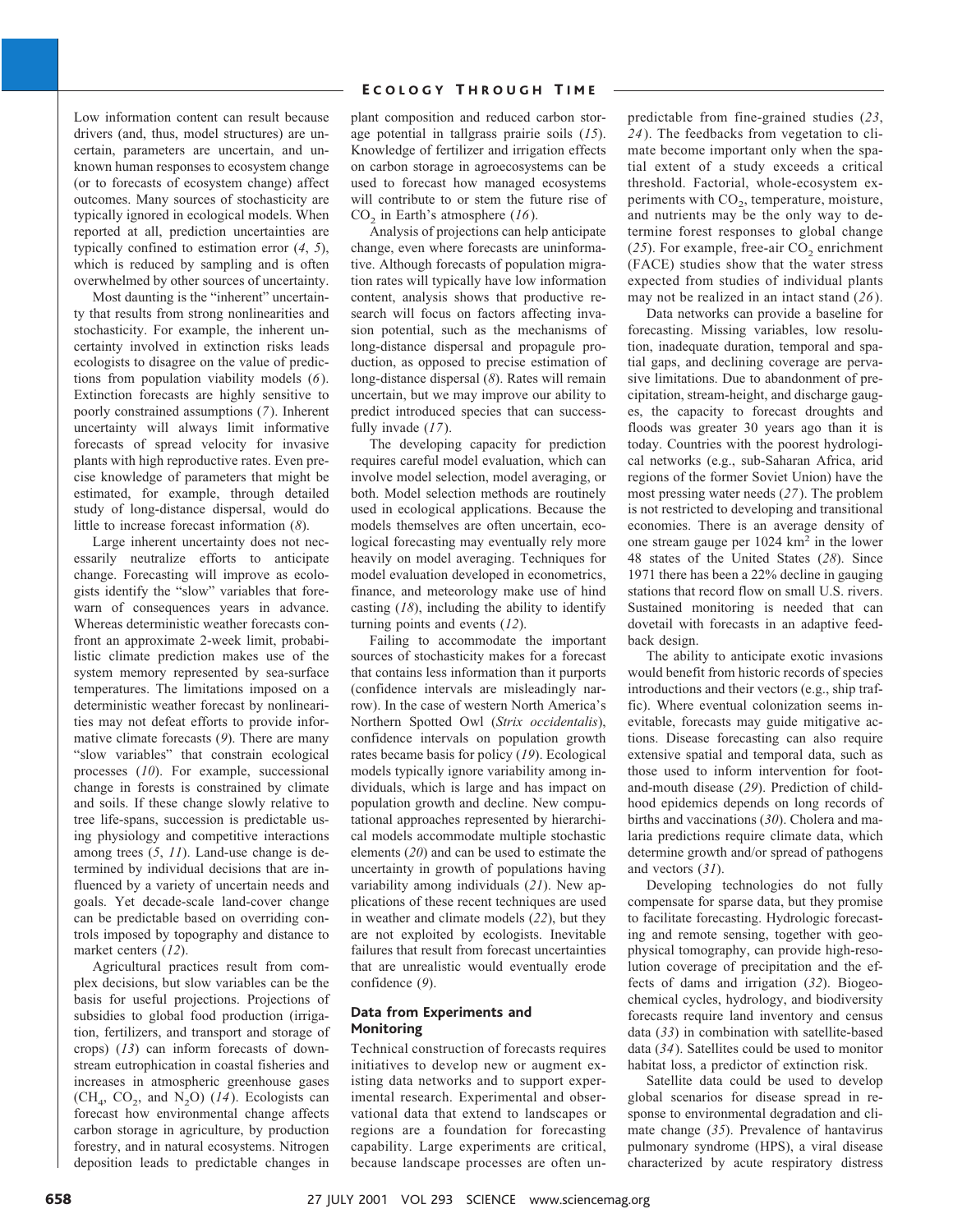#### ECOLOGY THROUGH TIME

that has a high death rate, depends on the infection rates of its host, the common deer mouse (*Peromyscus maniculatus*) (*36*). The 1993 HPS outbreak in the Southwest United States was attributed to unusual weather of 1991–1992 that was quantified from Landsat Thematic Mapper satellite imagery. A model developed for the 1993 outbreak, which followed an El Niño year, provided accurate predictions for the 1995 non–El Niño year. Likewise, surveillance networks could improve understanding of climate constraints on malaria and its vectors (*37*, *38*) and of climate events that forewarn of cholera risk (*31*).

#### **Forecasts in Decision-Making**

A 1981 report (*39*) predicting that the Eurasian zebra mussel (*Dreissena polymorpha*) would become established in North America gained the attention of neither policy-makers nor the general public. Zebra mussels were discovered 5 years later and soon spread throughout the upper Midwest. In the Great Lakes alone, annual mitigation costs to industry of \$20 to \$100 million (*38*) will continue into the foreseeable future. Unquantified, noncommercial costs include losses of biodiversity, such as the extirpation of native clams (*40*), and shifts in ecosystem energy flows and productivity (*41*). No regulatory actions can be traced to the 1981 prediction. The invasion itself prompted a flurry of reactive legislation, culminating in the Nonindigenous Aquatic Nuisance Prevention and Control Act of 1990.

The zebra mussel experience highlights issues concerning the state of environmental science and its place in planning for global change. A developing capacity for prediction has not yet been integrated as part of a comprehensive prediction process (*9*, *42*). Missed opportunities to engage ecological understanding have become a source for growing concern. The zebra mussel experience illustrates that the \$138 billion spent annually on control of nonindigenous species (NIS) (*43*) can be blamed, in part, on failure to communicate. Forecasts based solely on scientific objectives have little impact on policy (*44*) because there is no stakeholder (*9*). Climate change forecasts developed under the Intergovernmental Panel on Climate Change have been influential, in part, because they respond to a request from governments. Priorities for ecological forecasting must come from dialogue that ensures active participation by policy-makers, managers, and the general public.

Some experience suggests that a proactive approach holds promise. Chlorofluorocarbon use has declined, in part, due to the Montreal Protocol, which was drafted in response to scenarios for ozone-depleting chemicals in the atmosphere. Scenarios helped propel the ban of DDT and the Kyoto discussions on greenhouse gasses. Policy-makers can respond to research that is motivated by management or conservation interests. For example, population studies, together with 30-year discharge records, were used by the Puerto Rican Aqueduct and Sewage Authority to develop a system for water withdrawal from streams to meet human demands while minimizing the loss of migrating freshwater shrimp (*45*).

Ecologists should increasingly consider their own role in the decision-making process. "Bet-hedging" uncertainty may involve choosing policies that are relatively insensitive to uncertainty, that increase the ability of ecosystems to provide services even if a surprise occurs, or both. Ecologists can help develop options. For example, maintaining local species diversity and heterogeneity of land cover may stabilize regional primary production despite uncertain changes in climate. Limnologists have shown that optimal nutrient loadings to lakes decrease if the information content of ecological forecasts is taken into account (*46*). Ecologists have found correctives for eutrophication that offer managers a number of options.

In situations where uncertainties are large and impossible to quantify, information content is necessarily low and decisions can be complex. Rarely can policies direct an outcome. Instead, they are often designed to affect outcomes by influencing choices made by vast numbers of people. The effects can extend beyond their intended targets and even have countervailing impacts. For example, restrictions on tree harvest in one region can lead to intensified harvesting elsewhere, as trade offsets local scarcity. Thus, environmental restrictions can lead to export of environmental hazard from one jurisdiction to another.

When reaction to anticipated change is possible, it is appropriate to explore scenarios that are as consistent as possible with current scientific understanding but are not predictions (*47*, *48*). Scenarios can embrace ambiguous and uncontrollable drivers, such as climate or globalization of markets, and nonlinear and unpredictable dynamics, such as the reflexive responses of people. Scenarios provide insight into drivers of change, implications of current trajectories, and options for action. Alternative policies can be considered in light of contrasting scenarios and to compare their robustness to possible futures.

Ecologists may provide decision-makers with information as part of an integrated perspective of vulnerability to extreme events and their potential consequences. For example, the tragic human toll of Hurricane Mitch in Central America was exacerbated by degradation due to overexploi-

tation of fuels and construction materials. Ecologists could have foreseen that the floods of Hurricane Floyd would release hog waste into North Carolina rivers and sounds. Ecological forecasting may target the vulnerabilities that decision-makers must consider, if not the events themselves.

#### **Next Steps**

Linking science with decision-making will depend on scientific accuracy and effective communication. Sources of uncertainty, their potential impacts on forecast information, and the identification of overriding controls that change slowly must be considered when deciding where efforts can be of most value. Two broad classes of recommendations address these goals. First is a definition of forecasting priorities through dialogue involving scientists, managers, and policy-makers. Priorities are based on potential benefits balanced against costs of business as usual. They should meet user needs and be scientifically feasible.

The second recommendation involves definition of a science agenda that includes (i) identifying data and research needs and (ii) setting priorities for estimation, propagation, and communication of uncertainty. Focus should be on the problems for which forecasts are now possible and those that are not presently forecastable but could become forecastable within a decade.

#### **References and Notes**

- 1. Supplemental text is available at *Science* Online at www.sciencemag.org/cgi/content/full/293/5530/ 657/DC1.
- 2. Adapted from the notion of (generalized) Fisher Information (as opposed to the Information Theory definition as the log-likelihood ratio).
- 3. M. MacCracken, www.esig.ucar.edu/socasp/zine/26/ guest.html.
- 4. R. Lande, *Am. Nat.* **130**, 624 (1997).
- 5. S. W. Pacala *et al.*, *Ecol. Monogr.***66**, 1 (1996).
- 6. B. W. Brook *et al.*, *Nature* **404**, 385 (2000).
- 7. D. Ludwig, *Ecology* **80**, 298 (1999).
- 8. J. S. Clark, M. Lewis, L. Horvath, *Am. Nat.* **157**, 537 (2001).
- 9. National Research Council, *Making Climate Forecasts Matter* (National Academy Press, Washington, DC, 1999).
- 10. S. R. Carpenter, M. G. Turner, *Ecosystems* **3**, 495 (2000).
- 11. H. H. Shugart, *A Theory of Forest Dynamics: The Ecological Implications of Forest Succession Models* (Springer-Verlag, New York, 1984).
- 12. D. N. Wear, P. Bolstad, *Ecosystems* **1**, 575 (1998).
	- 13. D. Tilman *et al.*, *Science* **292**, 281 (2001).
	- 14. G. P. Robertson, E. A. Paul, R. R. Harwood, *Science* **289**, 1922 (2000).
	- 15. D. Wedin, D. Tilman, *Science* **274**, 1720 (1996).
	- 16. W. H. Schlesinger, *Science* **284**, 2095 (1999).
	- 17. C. S. Kolar, D. M. Lodge, *Trends Ecol. Evol.* **16**, 199 (2001).
	- 18. G. G. Judge, W. E. Griffiths, R. C. Hill, W. E. Lutkepolh, T. C. Lee, *The Theory and Practice of Econometrics* (Wiley and Sons, New York, 1982).
	- 19. S. P. Harrison, A. Stahl, D. Doak, *Conserv. Biol.* **7**, 950 (1993).
	- 20. B. P. Carlin, T. A. Louis. *Bayes and Empirical Bayes Methods for Data Analysis* (Chapman & Hall, Boca Raton, FL, 2000).